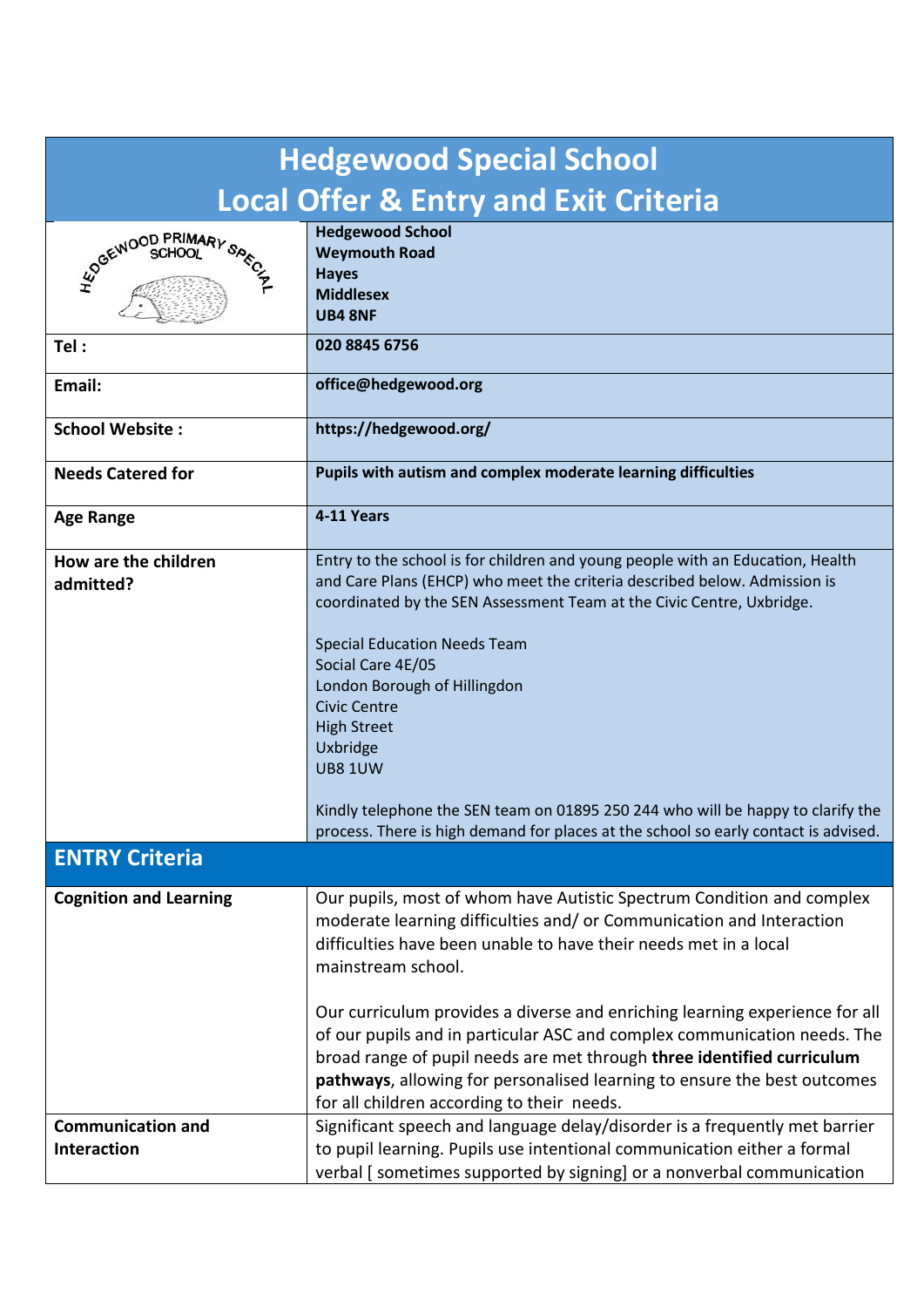|                                                       | system, e.g. Communication belts, Sign-Along, symbols, Picture                                                                                                                                                                                                                                                                                                                                                                                                                                                                                                                                                                                                                                                                                                                                                                                                                                                                                                            |
|-------------------------------------------------------|---------------------------------------------------------------------------------------------------------------------------------------------------------------------------------------------------------------------------------------------------------------------------------------------------------------------------------------------------------------------------------------------------------------------------------------------------------------------------------------------------------------------------------------------------------------------------------------------------------------------------------------------------------------------------------------------------------------------------------------------------------------------------------------------------------------------------------------------------------------------------------------------------------------------------------------------------------------------------|
|                                                       | Communication Systems, Pro Loquo2go.                                                                                                                                                                                                                                                                                                                                                                                                                                                                                                                                                                                                                                                                                                                                                                                                                                                                                                                                      |
| <b>Social and Emotional Health</b>                    | Pupils can socially vulnerable, lacking confidence and experiencing low                                                                                                                                                                                                                                                                                                                                                                                                                                                                                                                                                                                                                                                                                                                                                                                                                                                                                                   |
| and Wellbeing                                         | self-esteem or anxiety about themselves as learners. Pupils often                                                                                                                                                                                                                                                                                                                                                                                                                                                                                                                                                                                                                                                                                                                                                                                                                                                                                                         |
|                                                       | demonstrate behavioural traits that require specialist interventions.                                                                                                                                                                                                                                                                                                                                                                                                                                                                                                                                                                                                                                                                                                                                                                                                                                                                                                     |
| <b>Physical, Sensory, Medical</b>                     | Pupils often have additional physical, sensory or medical needs that have                                                                                                                                                                                                                                                                                                                                                                                                                                                                                                                                                                                                                                                                                                                                                                                                                                                                                                 |
|                                                       | impacted on their capacity to learn and make progress.                                                                                                                                                                                                                                                                                                                                                                                                                                                                                                                                                                                                                                                                                                                                                                                                                                                                                                                    |
| <b>What is Hedgewood School</b><br>and who is it for? | Hedgewood is a special school for children and young people with Autism<br>Spectrum Condition [ASC] and complex moderate learning difficulties.<br>Communication and Social Interaction difficulties are usually a feature of<br>complex pupil profiles. As a result, all pupils have Education Health and<br>Care plans. All professionals and parents work together to ensure that the<br>children and young people who have a place at the school are<br>appropriately placed and have the correct arrangements in place to meet<br>their needs. Classes numbers are relatively small [10] and very well staffed<br>This allows us to support and monitor, identify if they require targeted                                                                                                                                                                                                                                                                           |
|                                                       | help children to ensure best progress.                                                                                                                                                                                                                                                                                                                                                                                                                                                                                                                                                                                                                                                                                                                                                                                                                                                                                                                                    |
| Who are you and what are<br>your skills?              | A Local Authority Maintained Primary Special School for children with<br>young people with Autistic Spectrum Condition and Complex Moderate<br>Learning Difficulties and/or Communication and Interaction difficulties<br>who usually have other sensory and behavioural challenges. We are the<br>Autism Education Trust Hub for Hillingdon. WE are working with the SEND<br>Inclusion team to deliver these courses to mainstream schools and<br>enhance practice in ASC. E also hold National Autistic Society Advanced<br>Accreditation.                                                                                                                                                                                                                                                                                                                                                                                                                              |
|                                                       | All school staff have undergone extensive training related to ASC, Low<br>Arousal, Safeguarding and Positive Behaviour Support[PBS/ABC]. We have<br>a team of staff who are also qualified to train and advise other staff in the<br>key strategies that we use.<br>We are able to support schools free of any charge, in respect of the<br>following:<br>Complex Autism (AET)<br><b>TEACCH</b><br>٠<br>Studio 111- Managing challenging behaviour (Low arousal approach)<br>$\bullet$<br>Hedgewood ABC (Prevent Teach Reinforce Model)<br>$\bullet$<br>Essentials for Living (EfL)<br>$\bullet$<br>Registered Behaviour Technician<br>$\bullet$<br><b>Attention Autism</b><br>٠<br>Intensive Interaction<br>Social Stories and Comic Strip Conversations<br>$\bullet$<br>Sign-a-long<br>$\bullet$<br>NAS Early Birds and Early Bird +<br>٠<br><b>ELKLAN</b><br>٠<br>Connect 6: Ways to Wellbeing<br>$\bullet$<br>Mental Health First Aid Training for Youth<br>$\bullet$ |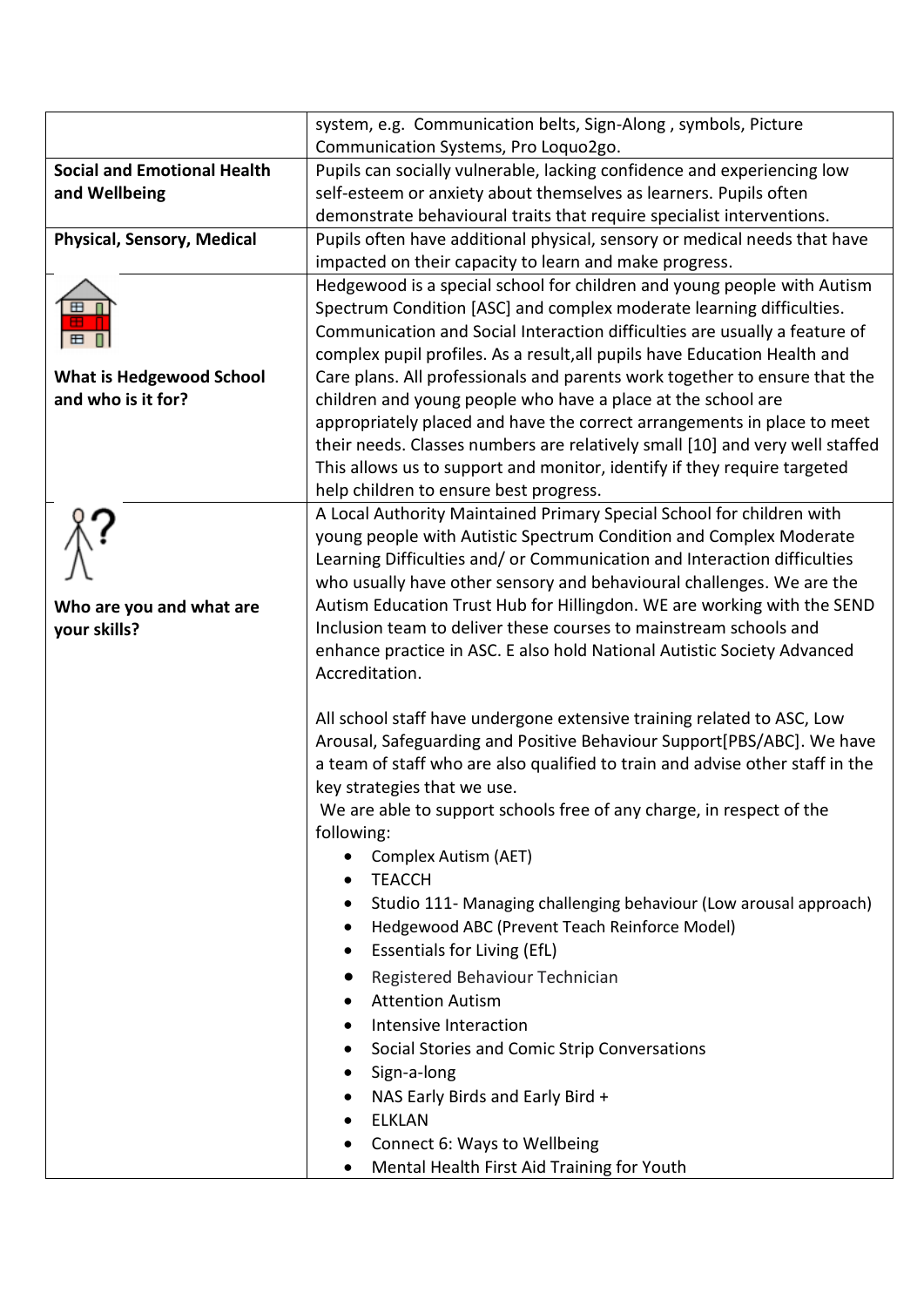|                                             | Family support across a range of issues by our Family Services<br>$\bullet$<br>team. Families are also supported by Coffee sessions, focused Topic<br>Workshops and our online offer.<br>Saturday morning Clubs; Holiday Clubs and targeted respite<br>support                                                                                                                                                                                                                                                                                                                                                                                                                                                                                                                                                                                                                                                                                                                                                                                                                                                                                                                                                                                                                                                                                                                                                                      |
|---------------------------------------------|-------------------------------------------------------------------------------------------------------------------------------------------------------------------------------------------------------------------------------------------------------------------------------------------------------------------------------------------------------------------------------------------------------------------------------------------------------------------------------------------------------------------------------------------------------------------------------------------------------------------------------------------------------------------------------------------------------------------------------------------------------------------------------------------------------------------------------------------------------------------------------------------------------------------------------------------------------------------------------------------------------------------------------------------------------------------------------------------------------------------------------------------------------------------------------------------------------------------------------------------------------------------------------------------------------------------------------------------------------------------------------------------------------------------------------------|
| What can my child access at<br>your school? | The school has well trained and experienced staff in supporting children<br>and young people with ASC. Delivery of learning is informed and supported<br>by our embedded therapy team:<br>Speech and Language Therapists<br>Occupational therapist<br>As well as connecting with<br>Children and Adult Mental Health Services for Learning disabilities<br>٠<br>(CAMHS LD) – by referral<br><b>Educational Psychology Support</b><br>School Nursing Team [ Asthma, Epilepsy & Anaphylaxis as well as<br>other more complex medical needs]<br>We are in a position to be able to allocate resources reasonably flexibly<br>across the school according to the needs of the different class teams.<br>Some of the key features are:<br>Classes are well - resourced for the specialist strategies that we<br>use<br>1:1 teaching (according to need)<br>Paired teaching<br>$\bullet$<br>Small group teaching<br>Whole group teaching<br><b>Extended Schools Opportunities</b><br>Access to SLT and OT advice<br>Positive Behaviour support following the Low Arousal approach;<br>Studio 111 & Hedgewood ABC<br>A wide range of facilities e.g. Trim Track, Therapy Proprioceptive<br>$\bullet$<br>Space, Library, Outdoor Learning Areas, Bike Track, Swings. See<br>'Our Facilities' on the School Website<br>The aim is to develop independent learners properly prepared for<br>the next stage of their education and adult life. |

# **EXIT Criteria**

The pupil has achieved his/her short and long term objectives.

The pupil has achieved a developmental stage of at least 3 –4-year-old level and the indications are that the young person is making 'outstanding' sustainable progress when considering his/her progress from the end of Key stage 1 (Year 2) to the end of Key Stage 2 (Year 6).

The pupil is motivated to learn, is becoming more independent and can learn alongside his/her peers with a lower staff/pupil ratio.

The pupil has a consistent and effective method of communication.

The pupil can manage his/her personal care needs with either minimal adult assistance or with additional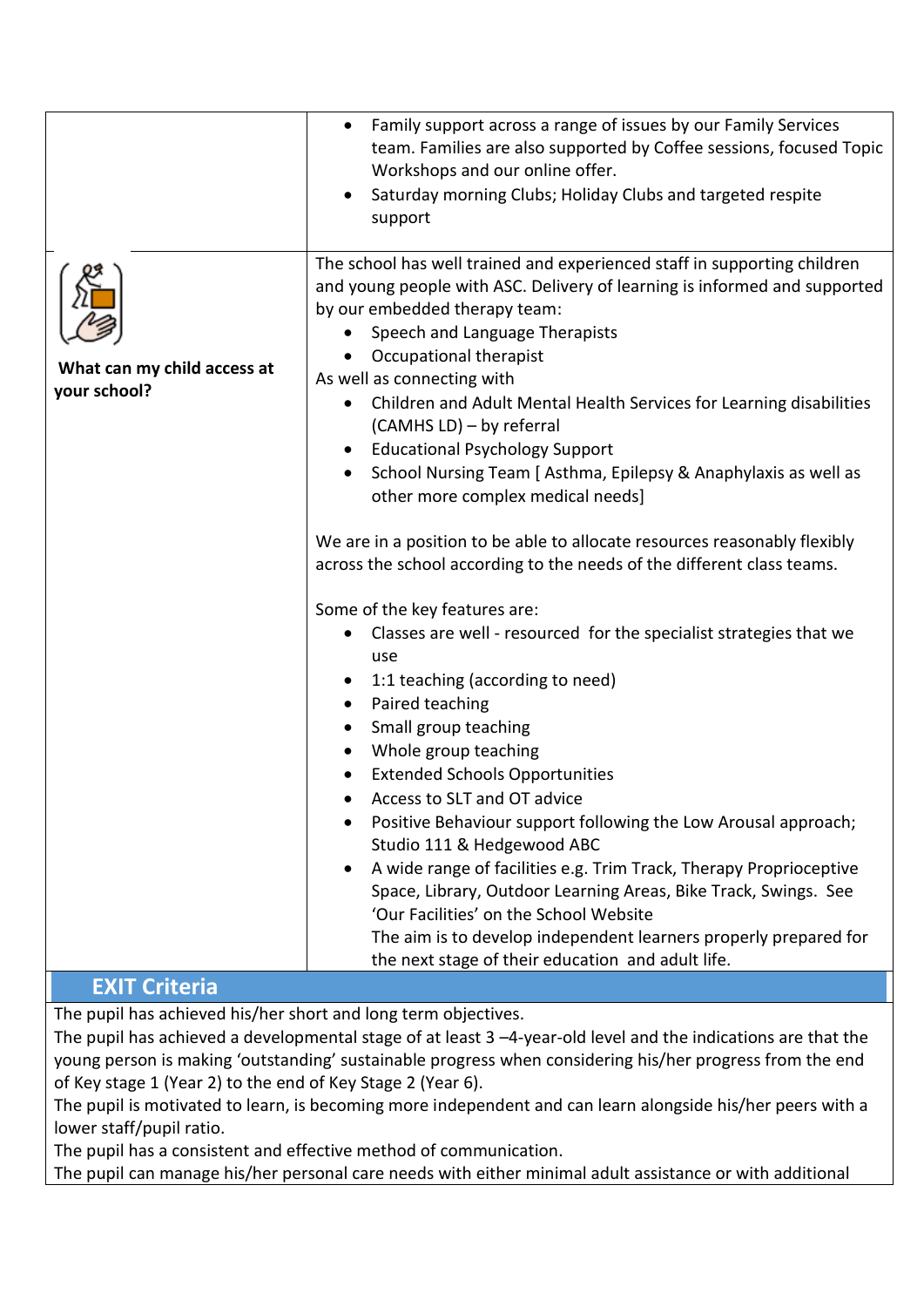#### adult assistance

The pupil can manage his/her behavioural needs with adult assistance.

The pupil can develop friendship networks with adult prompts.

The pupil has a positive image about themselves as a learner.

An extensive, carefully planned and incrementally challenging transition programme has been completed and the young person is appropriately prepared for a successful secondary school transfer.

**Further information about the school \*\* see regulations below**

## **PROVISION**

|--|

**your school**?

**How will you help my child transition into and out from**  We work closely with parents and each individual to offer an appropriate programme for both those joining the school and those leaving the school. This can include the use of visits to school for the pupil and parents, home visits by staff, a gradual integration programme and a range of visual resources to help the child understand the changes.

For children joining in year R, we have visits for parents and children to the school prior to the September [ Stay & Plays] and we ensure that the children have information to look at over the holidays as well as a virtual tour to help them anticipate this big step forward.

We also ensure that pupils feel secure by accessing a small number of rooms that they will enjoy. We use similar strategies to help pupils to understand the process of moving on and transitioning to new settings, whether this is through moving classrooms, a transfer to another educational setting an inclusion programme into a mainstream class.

When children and young people move between classes in the school we: Have prepared everyone with visual resources and opportunities to visit new rooms.

 Ensure that parents have an opportunity to come and have a tour of the department outside of our Covid carefulness.

 Hold meetings for parents to explain the changes that will occur for their child.

From Hedgewood to mainstream – any pupil integrating into mainstream will have a structured transition programme, e.g. 1 day a week at mainstream supported by Hedgewood staff for the agreed duration.

From Hedgewood to Secondary (Specialist/SRP/Mainstream) - The transition programme with local secondary schools starts the previous September and intensifies in the final summer term.

individual needs of our children and young people. The broad range of pupil needs are met through **three identified curriculum pathways**, allowing for personalised learning to ensure the best outcomes for all children according to their specified needs. More curriculum is detail can be found on the on

The curriculum at Hedgewood school has been designed to meet the

**What do you teach my child?** 

<https://hedgewood.org/ourcurriculum/>

the Hedgewood Website.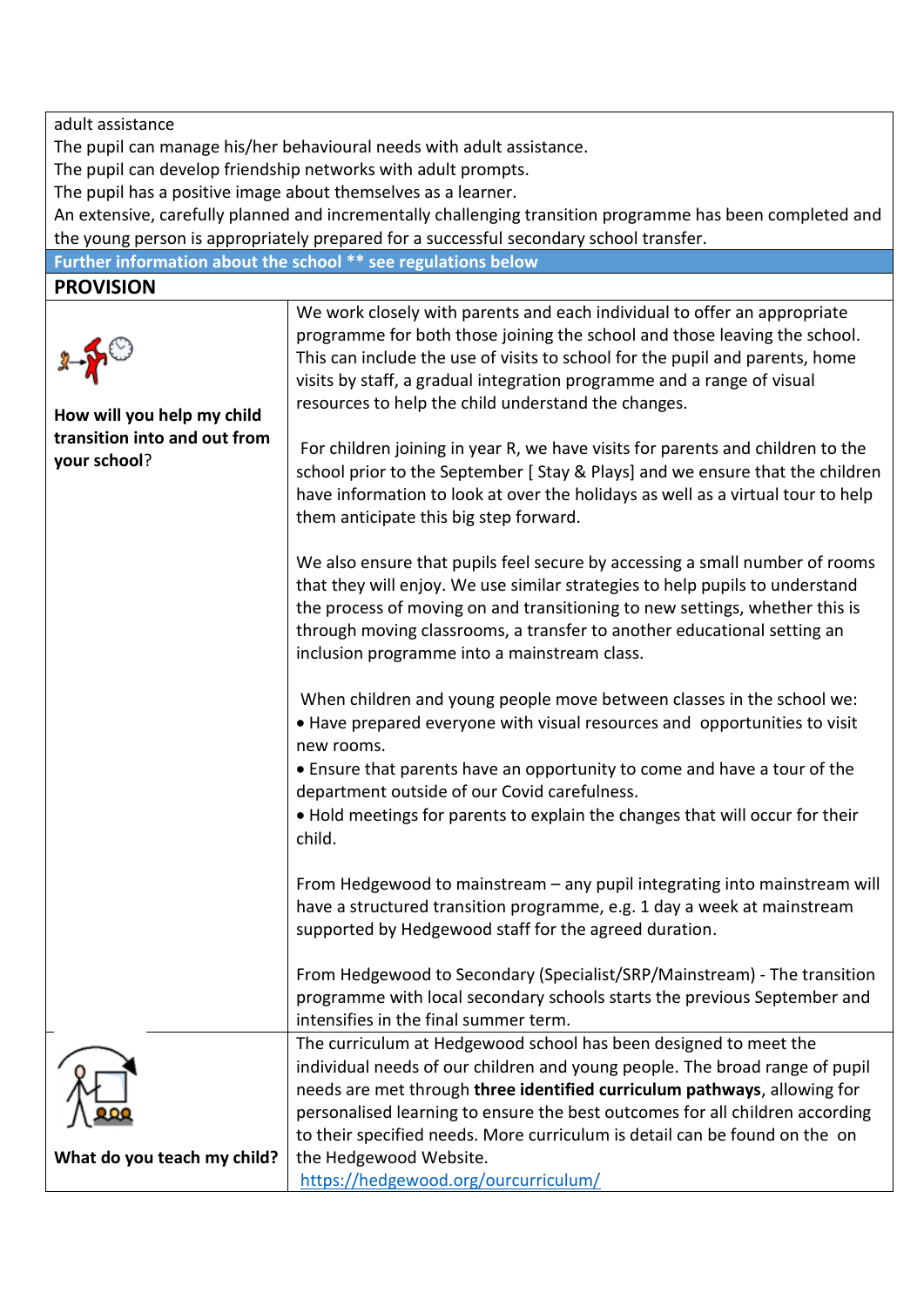|                            | • Each child has an Individual Education and Health Care Plan which will                        |
|----------------------------|-------------------------------------------------------------------------------------------------|
|                            | identify the best way for your child to learn and develop. We are in a position                 |
|                            | to be able to allocate resources reasonably flexibly across the school                          |
|                            | according to the needs of the different class teams.                                            |
|                            | Some of the key features are:                                                                   |
| How will the curriculum be | • Classes are well resourced to implement specialist strategies to enhance a                    |
| adapted to support my      | child's ability to engage and to understand concepts as well as utilising                       |
| child?                     | specialised software/hardware and equipment as reccomended.                                     |
|                            | Every child's progress is measured using well researched and defined                            |
|                            | developmental 'Levels'. Each 'Level' is further broken down into smaller                        |
|                            | 'Learning Steps'. At the higher levels, as pupils approach National Curriculum                  |
|                            | expectations, NC assessment runs alongside these descriptors.                                   |
| How will you monitor and   | Pupils making slower progress will have bespoke assessments designed to                         |
| review the impact of the   | capture smaller steps in learning. We have regular in house progress                            |
| provision and my child's   | meetings and keep parents/ carers regularly informed of progress.                               |
| progress?                  | Pupils who are accessing the National Curriculum will have progress                             |
|                            | measured as described above.                                                                    |
|                            | We also use the EYFS Development Matters profile alongside our Early Years                      |
|                            | assessment.                                                                                     |
|                            | We focus upon the development of independence for children and young                            |
|                            | people at Hedgewood School. We allocate staff on the basis of individual and                    |
|                            | group need used to ensure each individual is encouraged to be as                                |
| How do you prepare         | independent as possible and supported to extend learning. The curriculum is                     |
| children for adulthood?    | based around the development of social, communication and independence                          |
|                            | skills. Specifically we encourage pupils to take responsibility as much as                      |
|                            | possible (e.g. Class helpers, Hedgewood Community Team, School Council)                         |
|                            | and offer travel training in Year 6.                                                            |
|                            | Through the curriculum via class work and others programmes such as:                            |
|                            | • Attention Hedgewood /Bucket Time                                                              |
|                            | • Developing the Essential 8 Skills                                                             |
|                            | - PALS                                                                                          |
| How will you develop my    | • Assemblies/Presentations<br><b>Extended School - After School Clubs and residential trips</b> |
| child's social skills?     | Support from SaLT                                                                               |
|                            | Every break time                                                                                |
|                            | Through Outdoor Learning                                                                        |
|                            |                                                                                                 |
|                            | • Hedgewood reports to parents in a wide variety of ways. Daily                                 |
|                            | communication through SEESAW app or home/link book.                                             |
|                            | . Updates of your child's progress can be seen in your child's SEESAW                           |
| How do I know you are      | Learning Jouneys                                                                                |
| doing all of this?         |                                                                                                 |
|                            | During the year:                                                                                |
|                            | • PCPs sent are home each term (October, January and March. These are                           |
|                            | reviewed term which review progress and set new targets related to the                          |
|                            | priority targets set in consultation with the pupil and parents at Annual                       |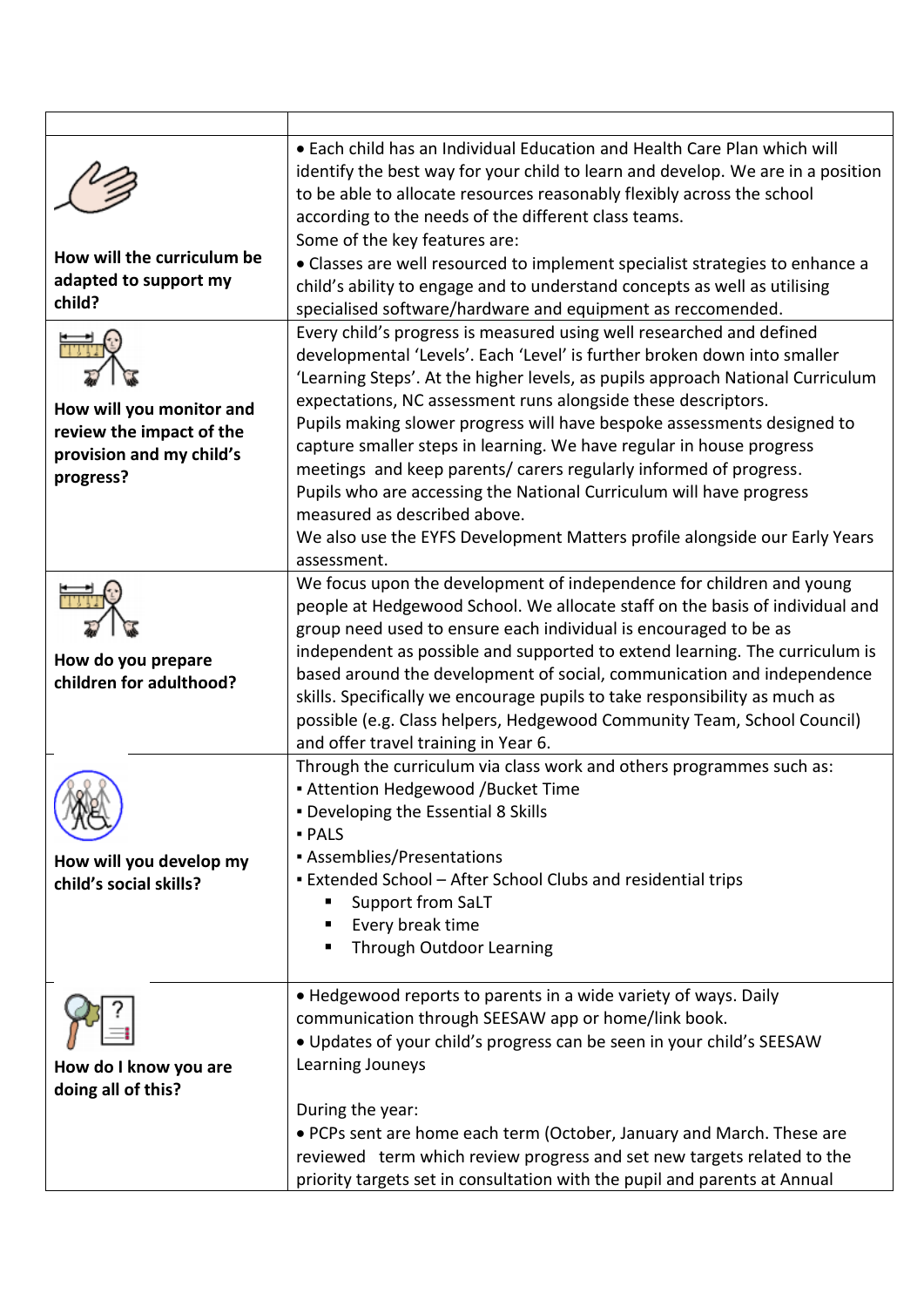|                                                   | review.<br>• A formal parents meeting once a term, Parents evening in the spring term<br>and the annual review meeting during the year.<br>• Teacher report on the previous annual review targets with suggestions for<br>the forthcoming year sent prior to the Annual Review meeting.<br>• Staff review the progress of each individual on a termly basis and where<br>they feel that a pupil is not making at least expected progress they are<br>devising actions which will aim to address this. The senior leadership team<br>are overseeing this process and are implementing further, more fundamental<br>actions where necessary.<br>. Hedgewood also has the Home Extended Learning Project (HELP) where<br>staff will meet with parents and identify a priority area to work on, staff will<br>then assist and support parents putting a strategy into place at home.<br>Teachers also make home visits when requested and parents are able to<br>request additional meetings as required.<br>The school offers parents training, informally at monthly Parent coffee<br>afternoons, or more formally through focused Topic Workshops:<br>Early Bird +<br>$\bullet$<br><b>Healthy Minds</b><br>Sign a long<br>Introduction to Sensory Integration<br>Food SOS<br>$\bullet$<br><b>Toileting Workshop</b><br><b>Sleep Success</b><br>Fine Motor Workshop<br>$\bullet$<br><b>Social Communication Skills</b><br>PECS Workshop<br>Augmentative Assistive Communication (AAC)-iPad apps, Quicktalkers<br>Information can also be gathered by;<br>Visiting our website<br>Looking at Ofsted Reports<br>Talk to the Headteacher/Deputy HeadTeacher/ Assistant |
|---------------------------------------------------|-------------------------------------------------------------------------------------------------------------------------------------------------------------------------------------------------------------------------------------------------------------------------------------------------------------------------------------------------------------------------------------------------------------------------------------------------------------------------------------------------------------------------------------------------------------------------------------------------------------------------------------------------------------------------------------------------------------------------------------------------------------------------------------------------------------------------------------------------------------------------------------------------------------------------------------------------------------------------------------------------------------------------------------------------------------------------------------------------------------------------------------------------------------------------------------------------------------------------------------------------------------------------------------------------------------------------------------------------------------------------------------------------------------------------------------------------------------------------------------------------------------------------------------------------------------------------------------------------------------------------------------------------------------------|
|                                                   | Headteachers/Governors<br>Termly newsletters and updates via the School Facebook Pages                                                                                                                                                                                                                                                                                                                                                                                                                                                                                                                                                                                                                                                                                                                                                                                                                                                                                                                                                                                                                                                                                                                                                                                                                                                                                                                                                                                                                                                                                                                                                                            |
| How will my child be part of<br>the wider school? | • Assemblies<br>• Walks around the school<br>• Lunchtime Clubs<br>• Shared Playtimes<br>• Paired classes (e.g. an older class paired with younger class for organised<br>activity)                                                                                                                                                                                                                                                                                                                                                                                                                                                                                                                                                                                                                                                                                                                                                                                                                                                                                                                                                                                                                                                                                                                                                                                                                                                                                                                                                                                                                                                                                |
|                                                   |                                                                                                                                                                                                                                                                                                                                                                                                                                                                                                                                                                                                                                                                                                                                                                                                                                                                                                                                                                                                                                                                                                                                                                                                                                                                                                                                                                                                                                                                                                                                                                                                                                                                   |